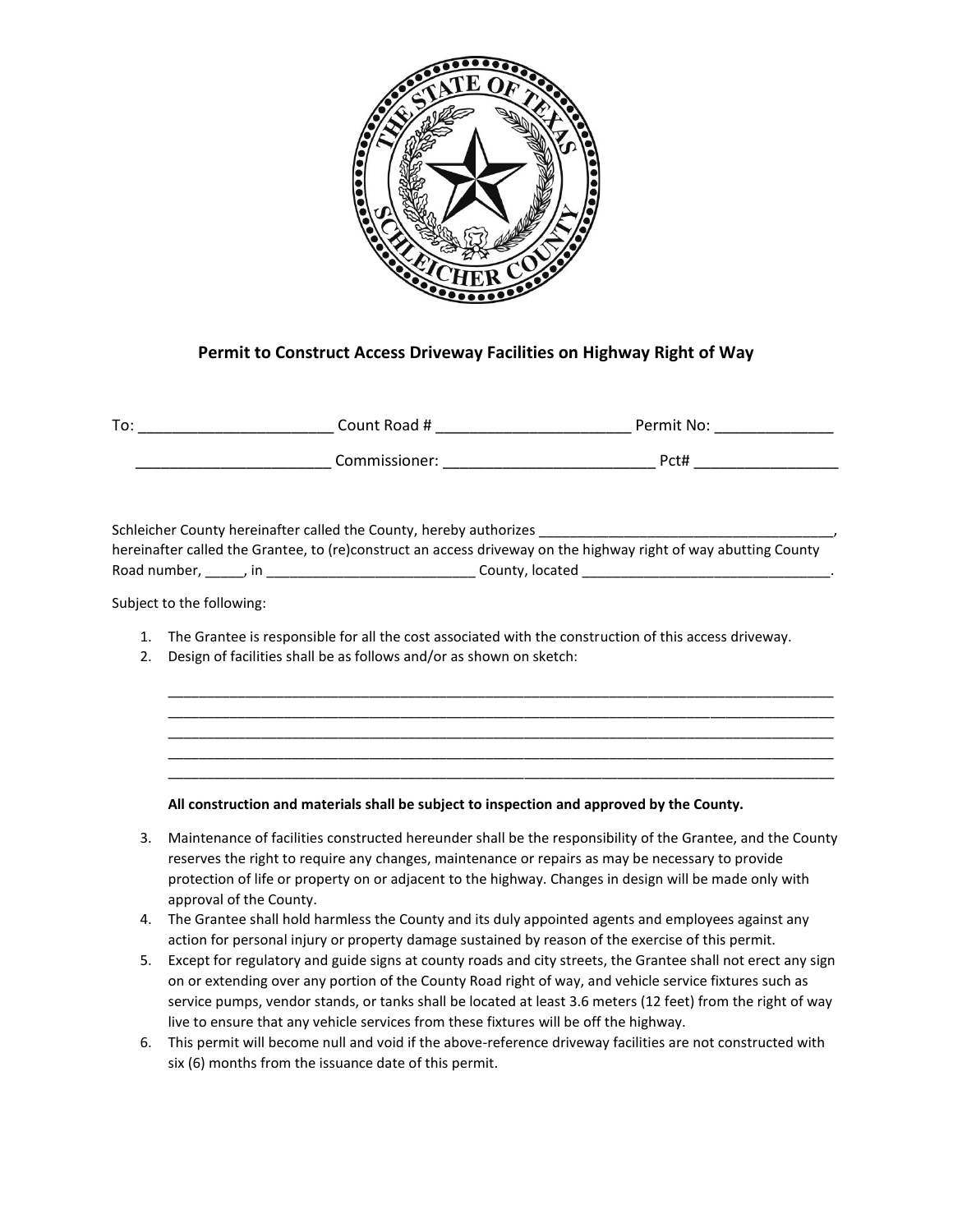

7. The Grantee is responsible for all necessary maintenance and repair to County Road.

\_\_\_\_\_\_\_\_\_\_\_\_\_\_\_\_\_\_ \_\_\_\_\_\_\_\_\_\_\_\_\_\_\_\_\_\_\_\_\_\_\_\_\_\_\_\_\_\_\_\_\_\_\_\_\_\_\_\_\_\_\_\_

\_\_\_\_\_\_\_\_\_\_\_\_\_\_\_\_\_\_ \_\_\_\_\_\_\_\_\_\_\_\_\_\_\_\_\_\_\_\_\_\_\_\_\_\_\_\_\_\_\_\_\_\_\_\_\_\_\_\_\_\_\_\_\_

8. The Grantee will contact the County's representative \_\_\_\_\_\_\_\_\_\_\_\_\_\_\_\_\_\_\_\_\_\_\_\_ telephone, (\_\_\_\_\_) \_\_\_\_\_\_\_\_\_\_\_\_, at least twenty-four (24) hours prior to beginning the work authorized by this permit.

Date **Date** Precinct Commissioner

Date **Date Road Supervisor** 

The undersigned hereby agrees to comply with the terms and conditions set forth in this permit for construction of an access driveway on the highway right of way.

\_\_\_\_\_\_\_\_\_\_\_\_\_\_\_\_\_ Signed: \_\_\_\_\_\_\_\_\_\_\_\_\_\_\_\_\_\_\_\_\_\_\_\_\_\_\_\_\_\_\_\_\_\_\_\_\_\_\_\_\_\_\_\_\_

Date **Contract Contract Contract Contract Contract Contract Contract Contract Contract Contract Contract Contract Contract Contract Contract Contract Contract Contract Contract Contract Contract Contract Contract Contract** 

Printed Name: \_\_\_\_\_\_\_\_\_\_\_\_\_\_\_\_\_\_\_\_\_\_\_\_\_\_\_\_\_\_\_\_\_\_\_\_\_\_\_\_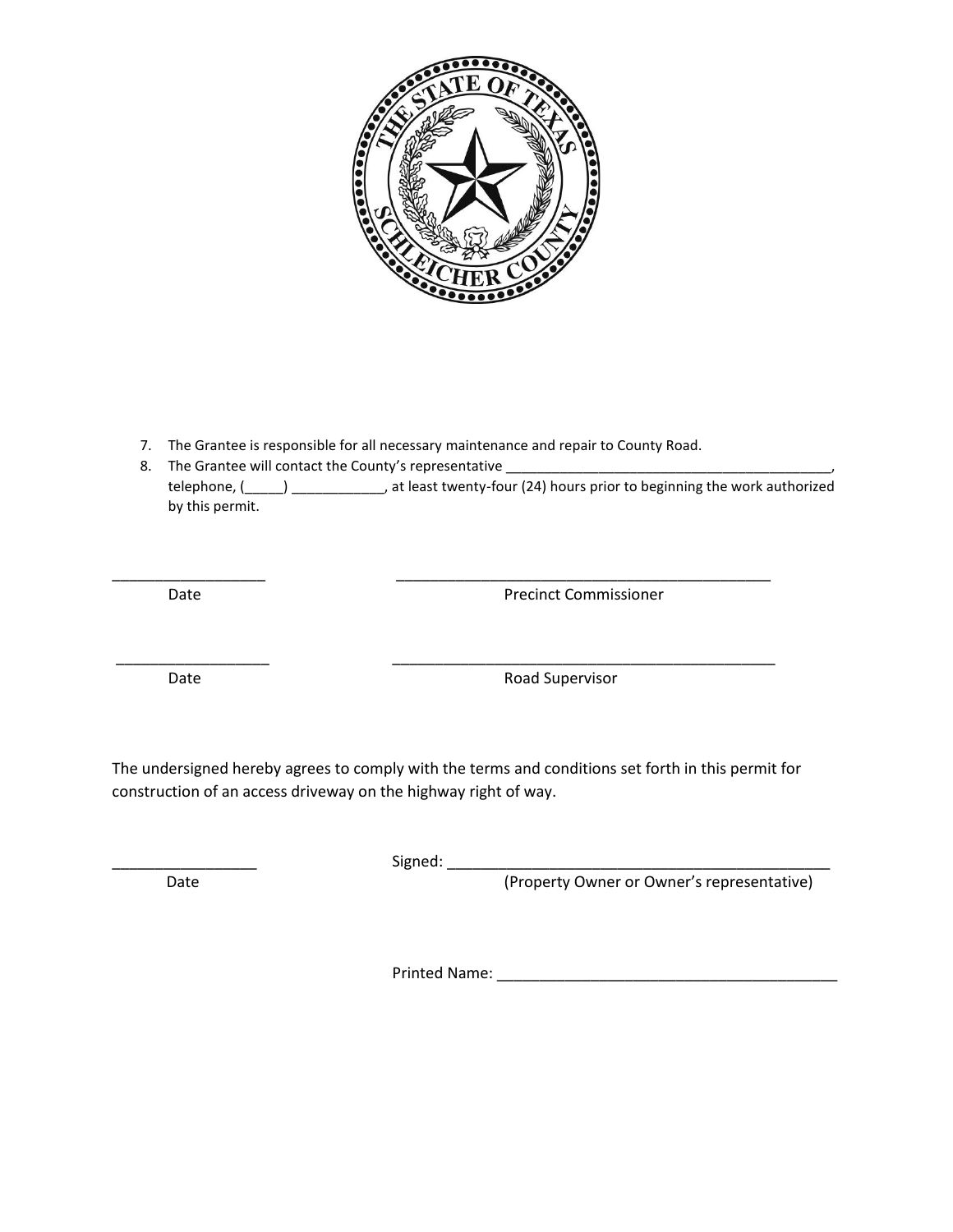

## **Schleicher County Policy and Specifications for Installation and Maintenance of Driveway Culverts on County Road Right-of-Ways**

Pursuant to the authority granted Schleicher County in Texas Transportation Code 251.003, 251.016, 254.006, and Texas Health and Safety Code 121.003, IT IS THEREFORE ORDERED THAT **the following policies are adopted:**

- 1. A property owner creating a new entry onto property from a county maintained public road that will require ditch work and/or culvert installation, must submit an application to the Commissioners Court for a permit authorizing such work or installation.
- 2. It is the responsibility of the property owner to repair any road hazards, obstructions, drainage restrictions, and other right-of-way damages or issues caused by the new entry ditch work/ or culvert installation from county maintained public road.
- 3. If Schleicher County Road and Bridge is performing ditch or ROW maintenance and it's necessary to temporarily remove and existing entry, Schleicher County Road and Bridge will reinstall the entry, to its original condition, at no cost to owner.
- A) The property owner shall contact the Schleicher County Commissioner of their precinct to confirm the appropriate culvert diameter size and length that'll allow adequate water flow and safe entry.
- B) Schleicher County Road and Bridge cannot approve culverts in rights-of-way for State roads or on private roads.
- C) The property owner is responsible for purchase costs of the new culvert installation. Note: The Commissioners Court has discretion over the type of culvert used (old, new, plastic, metal or concrete) and is subject to approval.
- D) It is the property owner's responsibility to mark where the new culvert is to be installed.
- E) The property owner is responsible for calling Texas 811 before the dig is scheduled and have utilities marked where new culvert is to be installed.

811 confirmation: